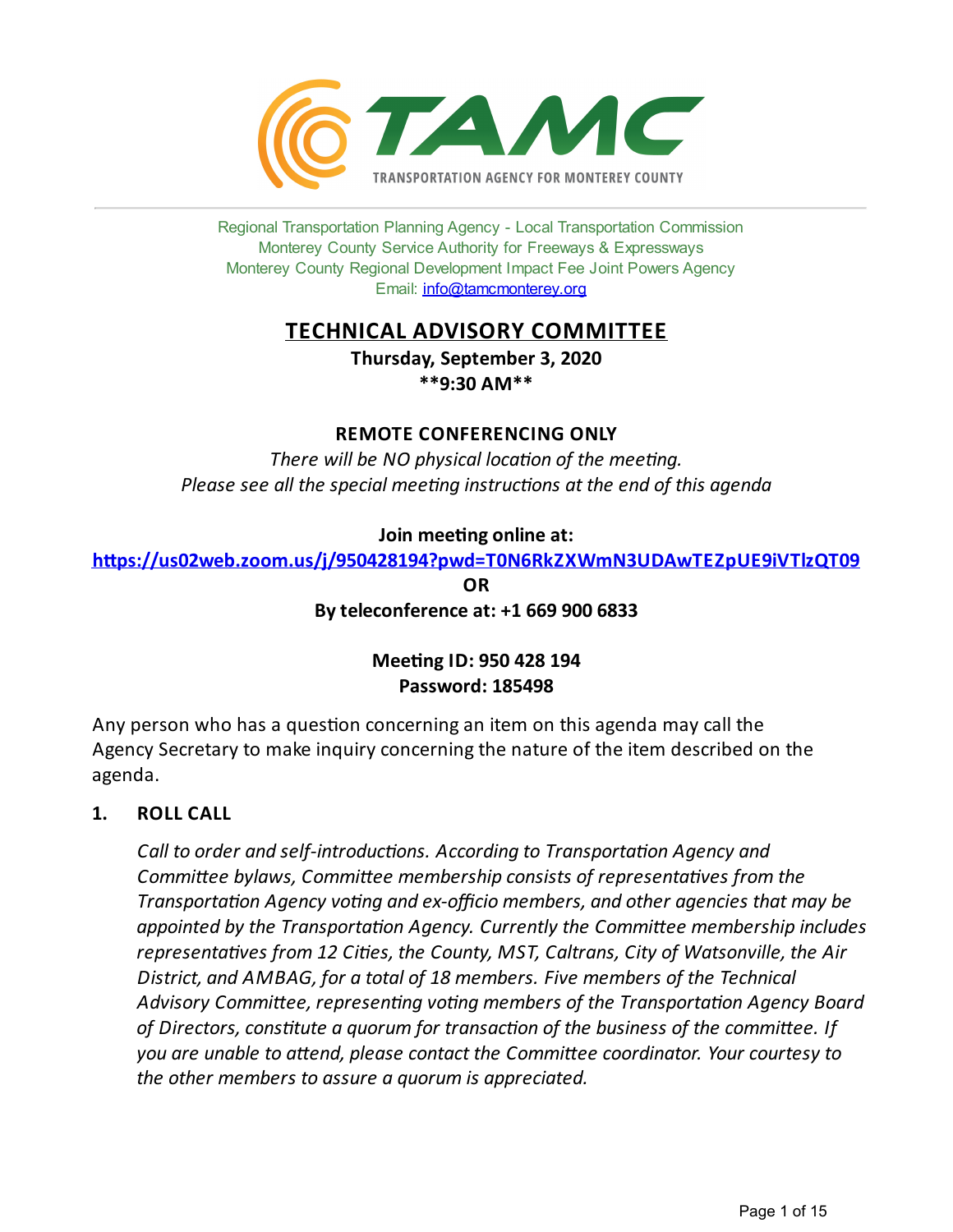## **2. PUBLIC COMMENTS**

Any member of the public may address the Committee on any item not on the agenda but within the jurisdiction of the Committee. Under this item, each member of the public is allowed three minutes to address concerns. Comments in items on this agenda may be given when that agenda item is discussed. Persons who wish to address the Committee for public comment or on an item on the agenda are encouraged to submit comments in writing to Maria at maria@tamcmonterey.org by 5:00 pm the Tuesday before the meeting, and such comments will be distributed to the Committee before the meeting.

## **3. BEGINNING OF CONSENT AGENDA**

Approve the staff recommendations for items listed below by majority vote with one motion. Any member may pull an item off the Consent Agenda to be moved to the end of the **CONSENT AGENDA** for discussion and action.

**3.1 APPROVE** the draft Technical Advisory Committee Minutes for August 6, 2020.

**- Zeller**

## **END OF CONSENT AGENDA**

**4. RECEIVE** presentation from the Cities of Salinas and Monterey on Vision Zero implementation.

**- Jacobsen**

*Vision Zero is a strategyto eliminate all traffic fatalies and severeinjuries, while increasing safe, healthy,equitable mobilityfor all. The City of Salinas and City of Monterey* are in different stages of *implementation* of their Vision Zero policies and *aresolicing input towards implementaon.*

**5. RECEIVE** presentation on the Regional Development Impact Fee program and consistency with Senate Bill 743.

**- Zeller**

*With its most recent updatein 2018, the Regional Development Impact Fee program funds mulmodal transportaon improvements that support theregion's Sustainable Communies Strategy and maintains consistency with Senate Bill 743's vehicle miles travelled* and *greenhouse gas emissions reduction goals.* 

## **6. ANNOUNCEMENTS**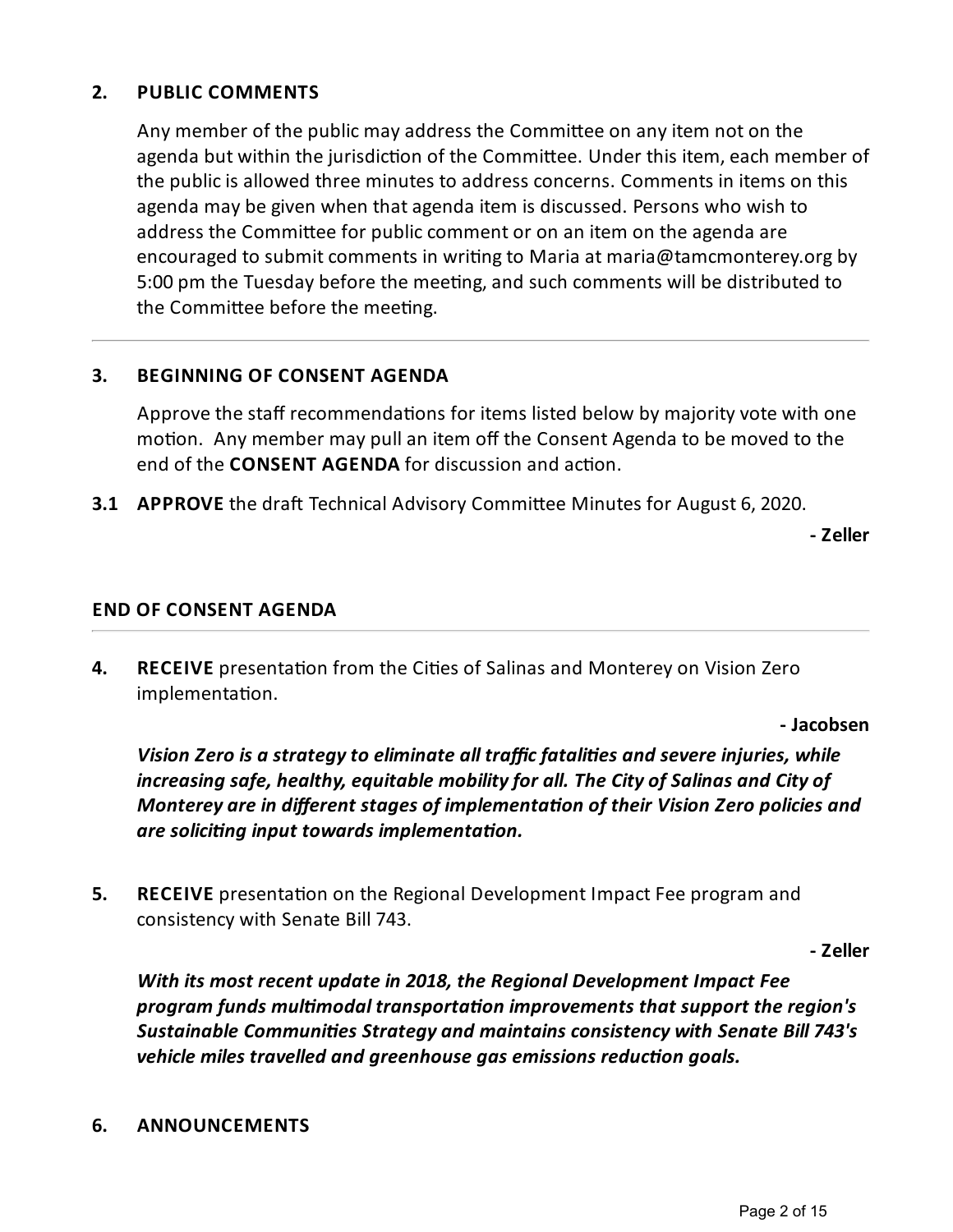# **7. ADJOURN**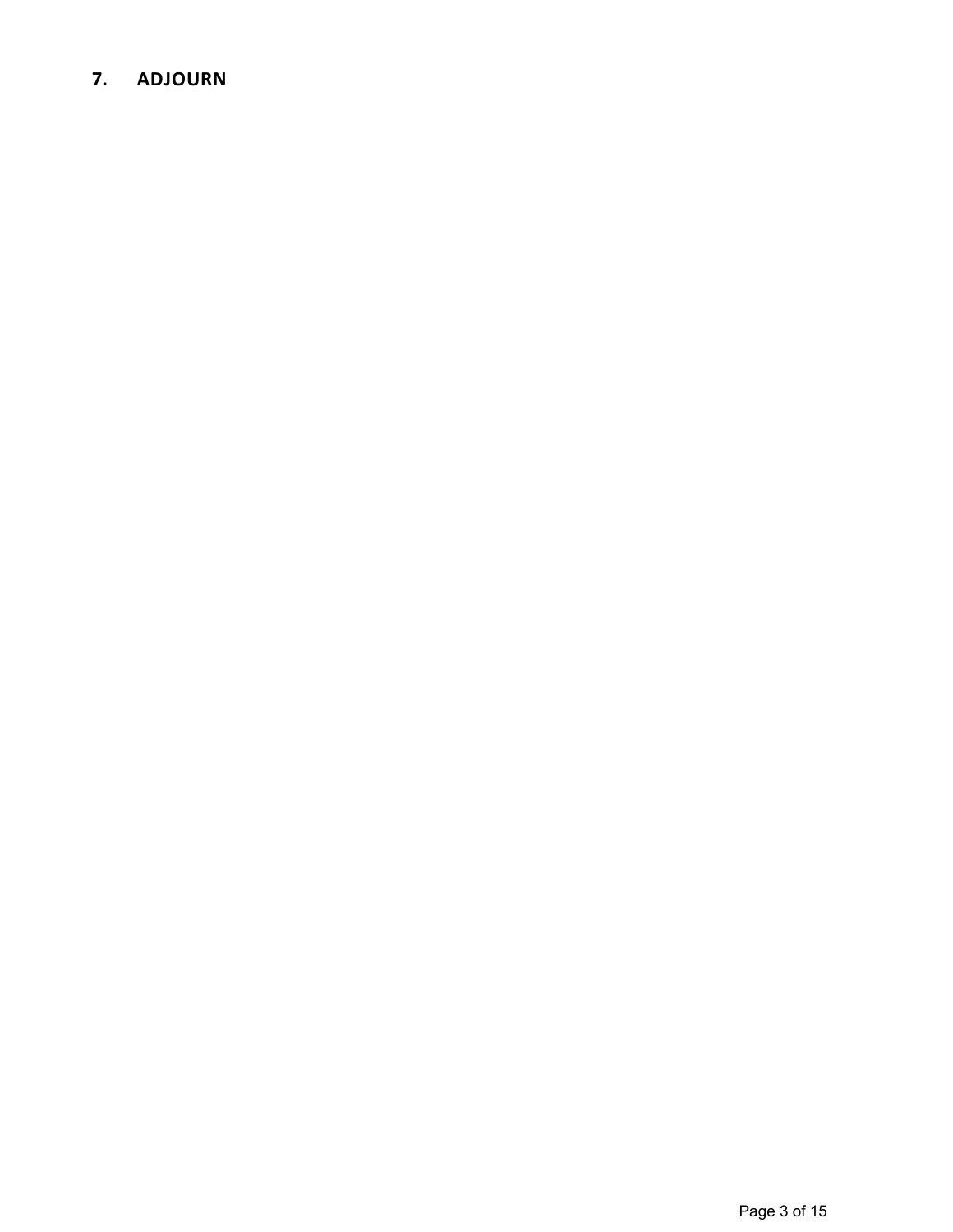## **Next Committee meeting will be on Thursday, October 1, 2020 at 9:30 a.m.**

**REMINDER:** If you have any items for the next Committee Agenda, please submit them to: Transportation Agency for Monterey County; Attn: Rich Deal; 55-B Plaza Circle, Salinas, CA 93901, **email:** [rich@tamcmonterey.org](mailto:rich@tamcmonterey.org)

The Committee Agenda will be prepared by Agency staff and will close at noon nine (9) working days before the regular meeting. Any member may request in writing an item to appear on the agenda. The request shall be made by the agenda deadline and any supporting papers must be furnished by that time or be readily available.

## Important Meeting Information

Remote Meetings: On March 12, 2020, Governor Newsom issued Executive Order N-25-20, which enhances State and Local Governments ability to respond to COVID-19 Pandemic based on Guidance for Gatherings issued by the California Department of Public Health. The Executive Order specifically allows local legislative bodies to hold meetings via teleconference and to make meetings accessible electronically, in order to protect public health. The public is strongly encouraged to use the Zoom app for best reception. Prior to the meeting, participants should download the Zoom app at: https://zoom.us/download. A link to simplified instruction for the use of the Zoom app is:

https://blog.zoom.us/wordpress/2018/07/03/video-communications-best-practice-guide/.

Remote Meeting Public Comment: Due to current circumstances, there may be limited opportunity to provide verbal comments during the meeting. Persons who wish to address the Committee for public comment or on an item on the agenda are encouraged to submit comments in writing to maria@tamcmonterey.org by 5:00pm the Tuesday before the meeting. Such comments will be distributed to the Committee before the meeting. Members of the public participating by Zoom are instructed to be on mute during the proceedings and to speak only when public comment is allowed, after requesting and receiving recognition from the Chair.

Agenda Packet and Documents: Any person who has a question concerning an item on this agenda may call or email the Agency office to make inquiry concerning the nature of the item described on the agenda. Complete agenda packets are on display online at the Transportation Agency for Monterey County website. Documents relating to an item on the open session that are distributed to the Committee less than 72 hours prior to the meeting shall be available for public review at the Agency website. Agency contact information is as follows: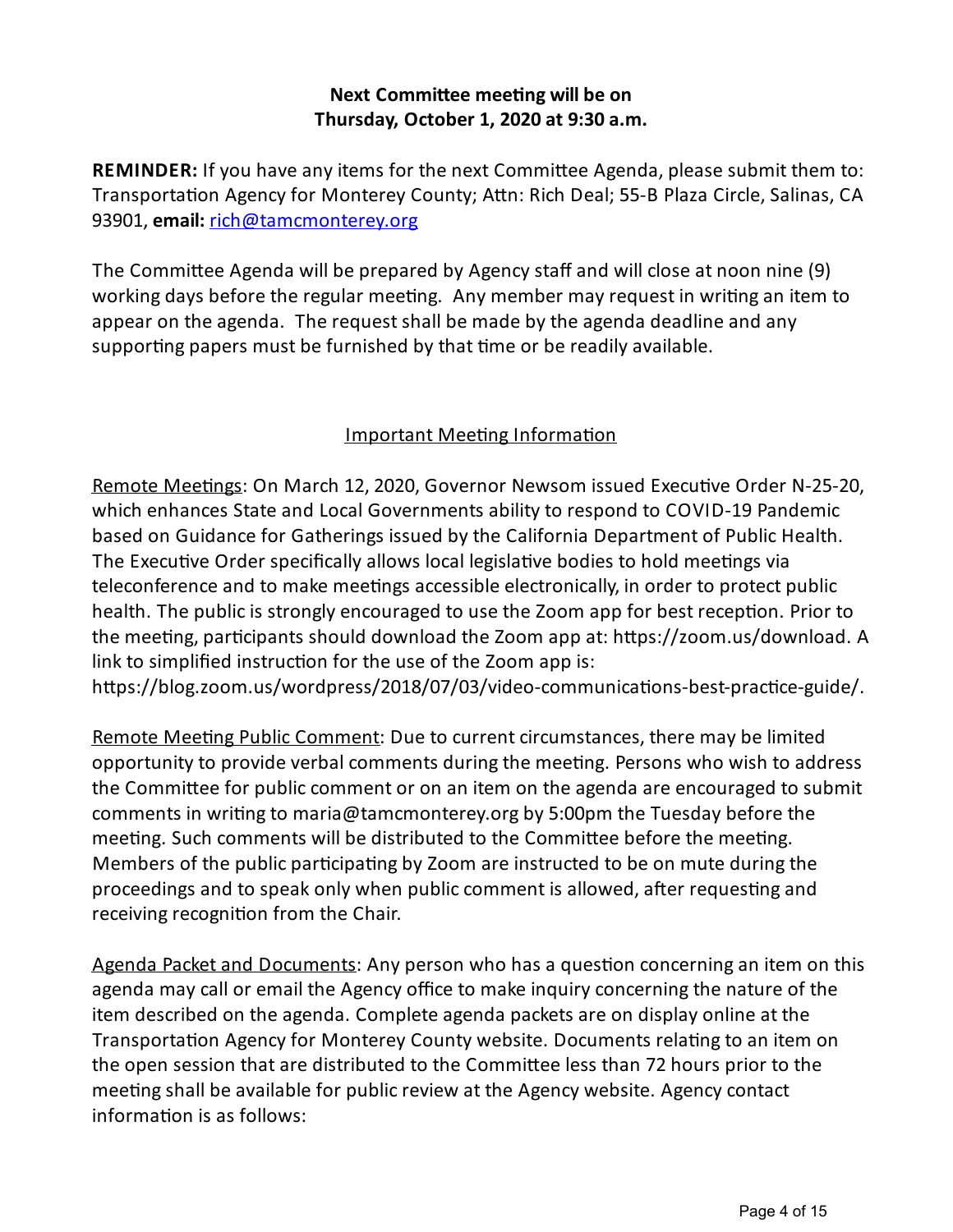# Transportation Agency for Monterey County www.tamcmonterey.org Office is closed an all employees are working remotely until further notice TEL: 831-775-0903 EMAIL: info@tamcmonterey.org

Agenda Items: The agenda will be prepared by Agency staff and will close at noon nine (9) working days before the regular meeting. Any member of the Committee may request in writing an item to appear on the agenda. The request shall be made by the agenda deadline and any supporting papers must be furnished by that time or be readily available.

Alternative Agenda Format and Auxiliary Aids: If requested, the agenda shall be made available in appropriate alternative formats to persons with a disability, as required by Section 202 of the Americans with Disabilities Act of 1990 (42 USC Sec. 12132), and the federal rules and regulations adopted in implementation thereof. Individuals requesting a disability-related modification or accommodation, including auxiliary aids or services, may contact Transportation Agency staff at 831-775-0903. Auxiliary aids or services include wheelchair accessible facilities, sign language interpreters, Spanish language interpreters, and printed materials in large print, Braille or on disk. These requests may be made by a person with a disability who requires a modification or accommodation in order to participate in the public meeting and should be made at least 72 hours before the meeting. All reasonable efforts will be made to accommodate the request.

## **CORRESPONDENCE, MEDIA CLIPPINGS, and REPORTS - No items this month**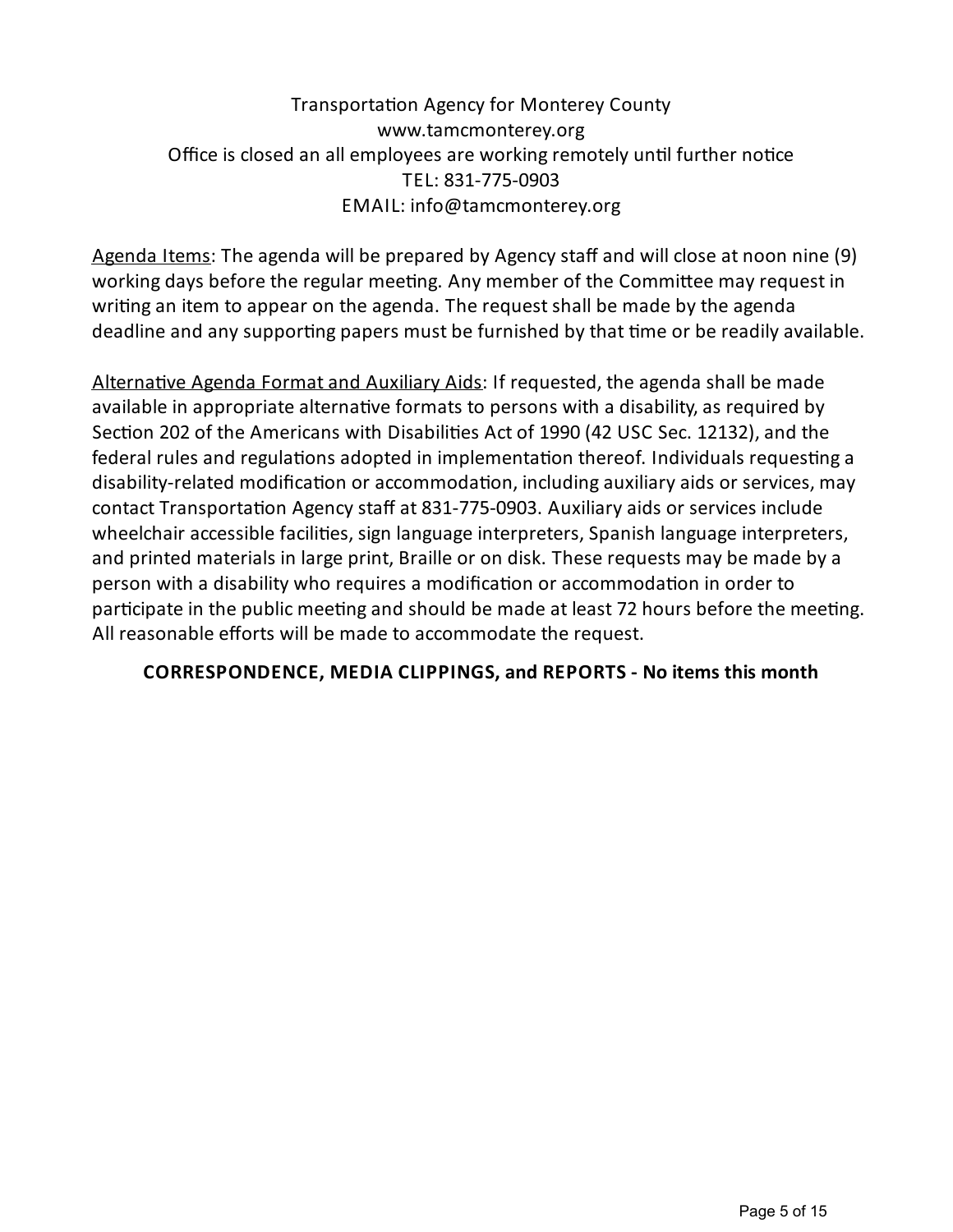

## TRANSPORTATION AGENCY FOR MONTEREY COUNTY

# *Memorandum*

| Subject:             | Draft Technical Advisory Committee Minutes - August 6, 2020 |
|----------------------|-------------------------------------------------------------|
| <b>Meeting Date:</b> | September 3, 2020                                           |
| From:                | Michael Zeller, Principal Transportation Planner            |
| To:                  | <b>Technical Advisory Committee</b>                         |

## **RECOMMENDED ACTION:**

APPROVE the draft Technical Advisory Committee Minutes for August 6, 2020.

ATTACHMENTS:

DRAFT TAC Minutes for August 6, 2020  $\mathbf{D}$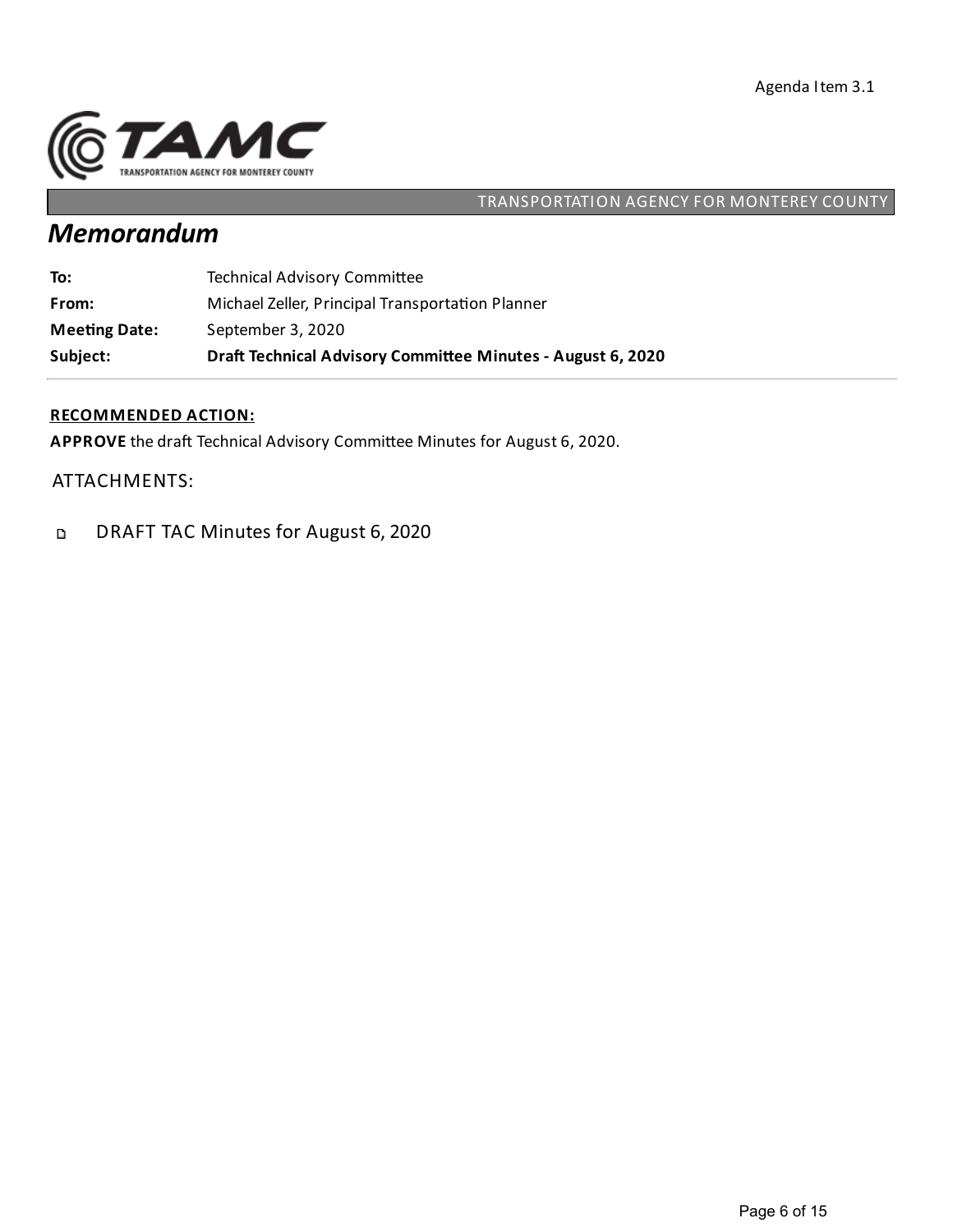## **TECHNICAL ADVISORY COMMITTEE MINUTES**

## **Meeting held via Zoom**

## **Draft Minutes of Thursday, August 6, 2020**

| <b>COMMITTEE MEMBERS</b>                          | <b>AUG</b><br>19 | <b>SEP</b><br>19 | <b>OCT</b><br>19 | <b>NOV</b><br>19 | <b>JAN</b><br>20 | <b>FEB</b><br>20 | <b>MAR</b><br>20 | <b>APR</b><br>20 | <b>MAY</b><br>20 | <b>JUN</b><br>20 | <b>AUG</b><br>20           |
|---------------------------------------------------|------------------|------------------|------------------|------------------|------------------|------------------|------------------|------------------|------------------|------------------|----------------------------|
| R. Harary, Carmel-by-the-Sea<br>(S. Friedrichsen) | $\epsilon$       | P                |                  | P                |                  | P                | P                | $\epsilon$       | P                | P                | P                          |
| D. Pick, Del Rey Oaks                             | $\boldsymbol{A}$ |                  |                  | P                |                  |                  |                  | Α                |                  |                  |                            |
| P. Dobbins Gonzales<br>(M. Sundt)                 | $\boldsymbol{N}$ | P/A              | P                |                  | P                |                  | P                | N                | P                | P                | P                          |
| D. Pike, Greenfield<br>(T. Nisich)                | $\mathcal{C}$    |                  |                  |                  |                  | P/P(A)           | P                | $\epsilon$       |                  |                  | $P/P(A)$ $P/P(A)$ $P/P(A)$ |
| O. Hurtado, King City, Vice Chair<br>(S. Adams)   | $\pmb{E}$        | P                | P                | P                | P                | P                | P                | E                | P                | P                | P                          |
| B. McMinn, Marina<br>(E. Delos Santos)            | L                | P                | P                | P                |                  | P                | ${\sf P}$        | L                | P                | P                | P                          |
| A. Renny, Monterey<br>(F. Roveri, M. Garcia)      | L                |                  | P                | P(A)             | P                | P                |                  | L                | P(A)             | P                | P/P(A)                     |
| D. Gho, Pacific Grove<br>(M. Brodeur)             | E                |                  | P                | P                | P                | P                | P                | E                | P                | P                | P                          |
| A. Easterling, Salinas, Chair<br>(J. Serrano)     | D                | P                | P                | P                | P                | P                | P(A)             | D                | P                | P                | р                          |
| L. Gomez, Sand City<br>(A. Blair)                 |                  | P                | P                | P                | P                | P                | P                |                  | P                | P                | P                          |
| S. Ottmar, Seaside<br>(L. Llantero)               |                  |                  | P                | P                | P                | P                | P                |                  | P                | P(A)             | P                          |
| L. Gomez, Soledad<br>(O. Antillon)                |                  |                  | P                | P                | P                | P                | P                |                  | P                | P                | ${\sf P}$                  |
| E. Saavedra, MCPW<br>(R. Martinez)                |                  | P                | P                | P                | P/A              | P(A)             | P(A)             |                  | P(A)             |                  |                            |
| Vacant, Monterey County Economic<br>Development   |                  |                  |                  |                  |                  |                  |                  |                  |                  |                  |                            |
| M. Taylor, AMBAG<br>(P. Hierling)                 |                  |                  |                  | P(A)             | P/A              | P(A)             | P(A)             |                  |                  |                  | P                          |
| O. Monroy-Ochoa, Caltrans<br>(K. McClendon)       |                  | P                | P                |                  |                  | P                | P                |                  | P/P(A)           | P                | P                          |
| M. McCluney, CSUMB                                |                  |                  |                  |                  |                  |                  |                  |                  |                  |                  |                            |
| A. Romero, MBUAPCD                                |                  |                  |                  |                  |                  |                  |                  |                  |                  |                  |                            |
| P. Said, FORA                                     |                  |                  |                  |                  |                  |                  |                  |                  |                  |                  |                            |
| L. Rheinheimer, MST<br>(M. Overmeyer)             |                  |                  | P(A)             |                  | P(A)             | P(A)             | P(A)             |                  | P(A)             | P(A)             | P(A)                       |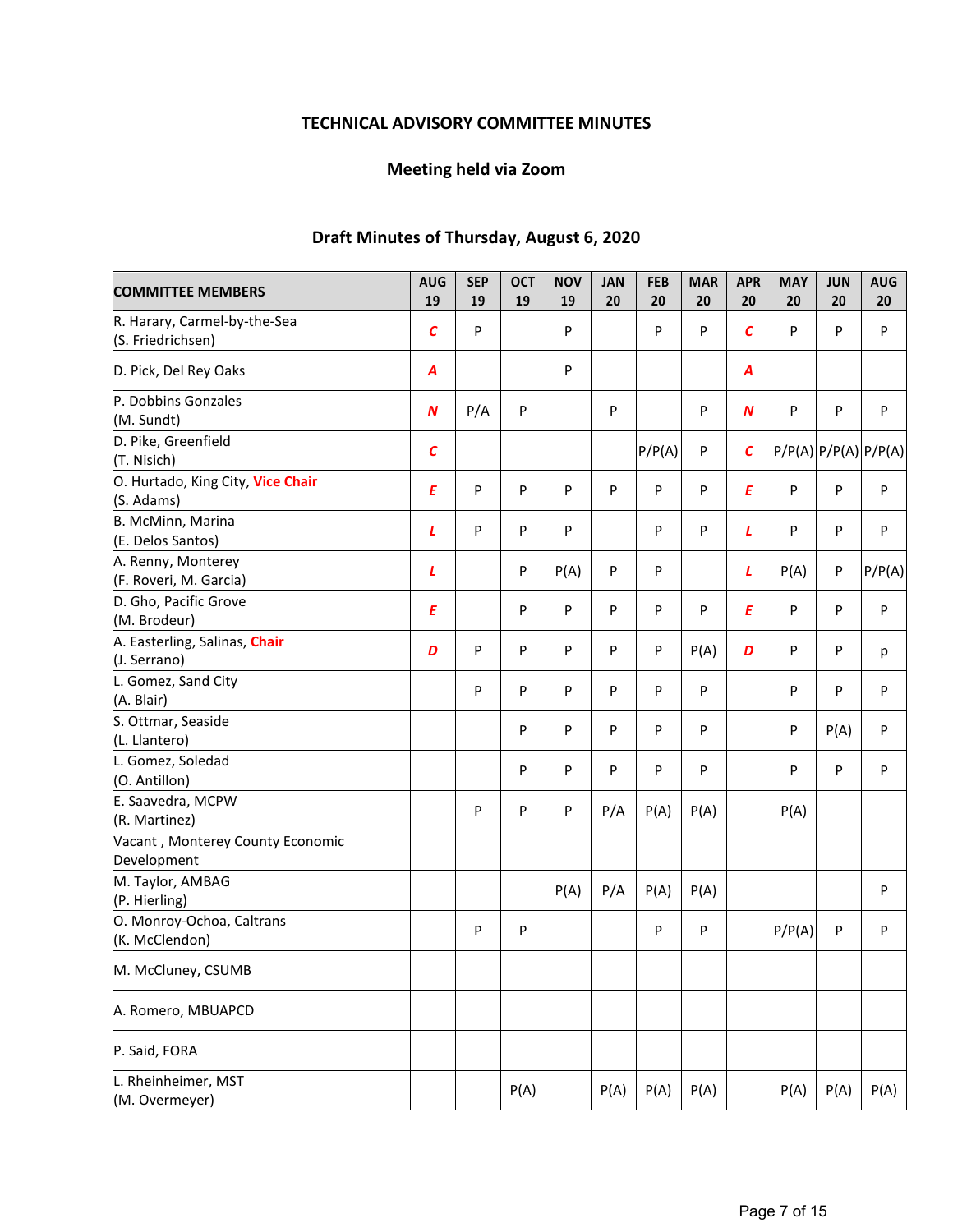| <b>STAFF</b>                            | <b>AUG</b> | <b>SEP</b> | <b>OCT</b> | <b>NOV</b> | <b>JAN</b> | <b>FEB</b> | <b>MAR</b> | <b>APR</b> | <b>MAY</b> | <b>JUN</b> | <b>AUG</b> |
|-----------------------------------------|------------|------------|------------|------------|------------|------------|------------|------------|------------|------------|------------|
|                                         | 19         | 19         | 19         | 19         | 20         | 20         | 20         | 20         | 20         | 20         | 20         |
| D. Hale, Exec. Director                 |            |            | P          | P          | P          |            | P          | С          | P          |            | P          |
| T. Muck, Dep. Exec. Director            |            | P          | P          | P          | P          |            | P          | A          | P          | P          | P          |
| M. Zeller, Principal Transp. Planner    |            | P          | P          | P          | P          | P          | P          | N          | P          |            | P          |
| C. Watson, Principal Transp. Planner    |            |            |            |            |            |            | P          | С          |            | P          |            |
| M. Jacobsen, Transportation Planner     |            | P          | P          | P          | P          | P          | P          | E          |            | P          | P          |
| T. Wright, Public Outreach Coordinator  |            |            |            |            |            |            |            |            |            | P          |            |
| R. Deal, Principal Engineer             |            |            | P          | P          |            | P          | P          |            | P          | P          |            |
| A. Green, Senior Transportation Planner |            |            |            |            | P          |            |            | Ε          |            |            |            |
| S. Castillo, Transportation Planner     |            |            |            |            | P          |            |            | D          |            |            |            |
| L. Williamson, Senior Engineer          |            |            |            |            | P          | P          |            |            | P          |            |            |
| M. Montiel, administrative Assistant    |            |            |            |            |            |            |            |            |            |            | P          |
| Tracy Burke Vasquez, Go831 Coordinator  |            |            |            |            |            |            |            |            |            |            | P          |

#### **OTHERS PRESENT:**

Jeremiah LaRose, Fehr & Peers John Olejnik, Caltrans D5 Brandon Swanson, County of Monterey Heather Adamson, AMBAG Nisha Patel, City of Seaside

## **1. ROLL CALL**

Chair Andrew Easterling, City of Salinas, called the meeting to order at 9:31 am. Introductions were made and a quorum was established.

#### **1.1 ADDITIONS OR CORRECTIONS TO AGENDA**  None.

**2. PUBLIC COMMENTS**  None

## **3. BEGINNING OF CONSENT AGENDA**

## **M / S / C: Harary / McMinn / unanimous**

| Dobbins, Easterling, Gho, Gomez, Harary, Hurtado, McMinn, Ottmar, |
|-------------------------------------------------------------------|
| Pick, Pike, Renny                                                 |
| None                                                              |
| None                                                              |
|                                                                   |

**3.1 APPROVE** the Technical Advisory Committee meeting minutes of June 4, 2020.

## **END OF CONSENT AGENDA**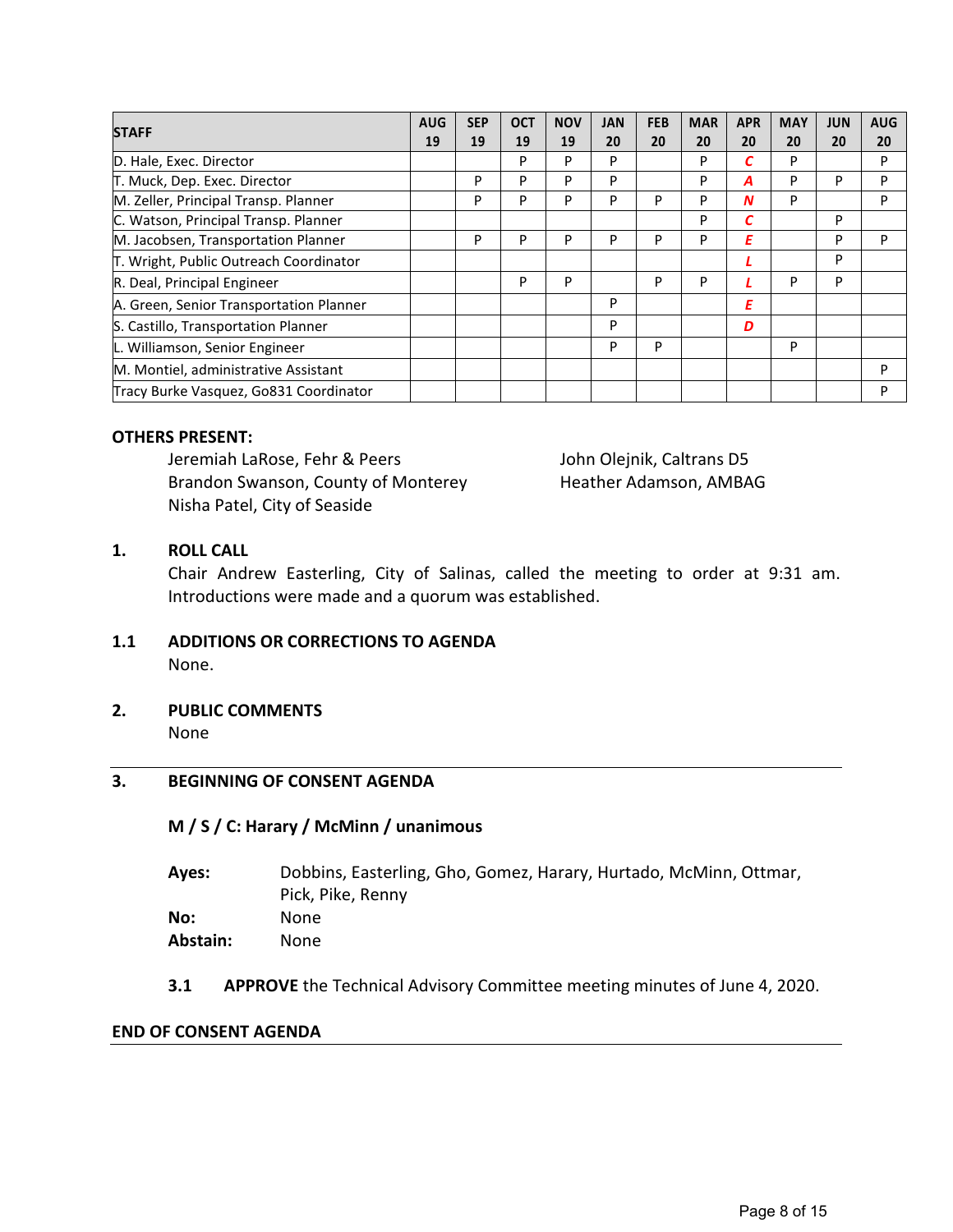## **4. 2045 METROPOLITAN TRANSPORTATION PLAN / SUSTAINABLE COMMUNITIES STRATEGY & 2022 REGIONAL GROWTH FORECAST**

Heather Adamson, Association of Monterey Bay Area Governments, provided an update on the development of the 2045 Metropolitan Transportation Plan/Sustainable Communities Strategy (2045 Plan) and 2022 Regional Growth Forecast

Ms. Adamson presented that these regional plans outline the tri-county priorities for meeting future transportation and mobility needs, consistent with the adopted policy goals and objectives, as well as within the constraints of transportation revenues forecast over the 20-year planning horizon of the document. AMBAG's current 2040 Plan is built on a set of integrated policies, strategies and investments to maintain and improve the transportation system to meet the diverse needs of the region through 2040, consistent with those developed within Monterey, Santa Cruz and San Benito County's transportation plans. The new Plan's forecast year will be 2045. She provided the Committee with an updated schedule for the development of the plans.

#### **5. 2020 COMPETITIVE GRANTS PROGRAM OF PROJECTS**

Michael Zeller, Principal Transportation Planner, requested that the Committee recommend the Transportation Agency Board of Directors program \$10.547 million of Regional Surface Transportation Program funds for the 2020 Competitive Grants Program of Projects.

Mr. Zeller presented that The Transportation Agency received ten completed grant applications, totaling over \$27.6 million in requested Regional Surface Transportation Program grant funding. Each application was reviewed and scored by five committee members. After considering the scores and factoring in geographic equity and cost effectiveness, the following projects are recommended by Agency staff for grant funding in ranked order:

 Salinas - Boronda Road Congestion Relief Project - \$4,000,000 Salinas - Bardin Road Safe Routes to School - \$1,800,000 King City - Complete Streets Downtown Streetscape - \$950,000 Monterey - Traffic System, Pedestrian/Bike Upgrades - \$1,680,000 Salinas - Pedestrian Crossing Enhancements - \$545,000 Pacific Grove - Point Pinos Trail Project - \$382,000 Greenfield - Walnut Avenue Pedestrian/Bike Improvements - \$590,000 Seaside - Broadway Avenue Corridor Improvements - \$600,000

**MOTION**: RECOMMEND the Transportation Agency Board of Directors program \$10.547 million of Regional Surface Transportation Program funds for the 2020 Competitive Grants Program of Projects.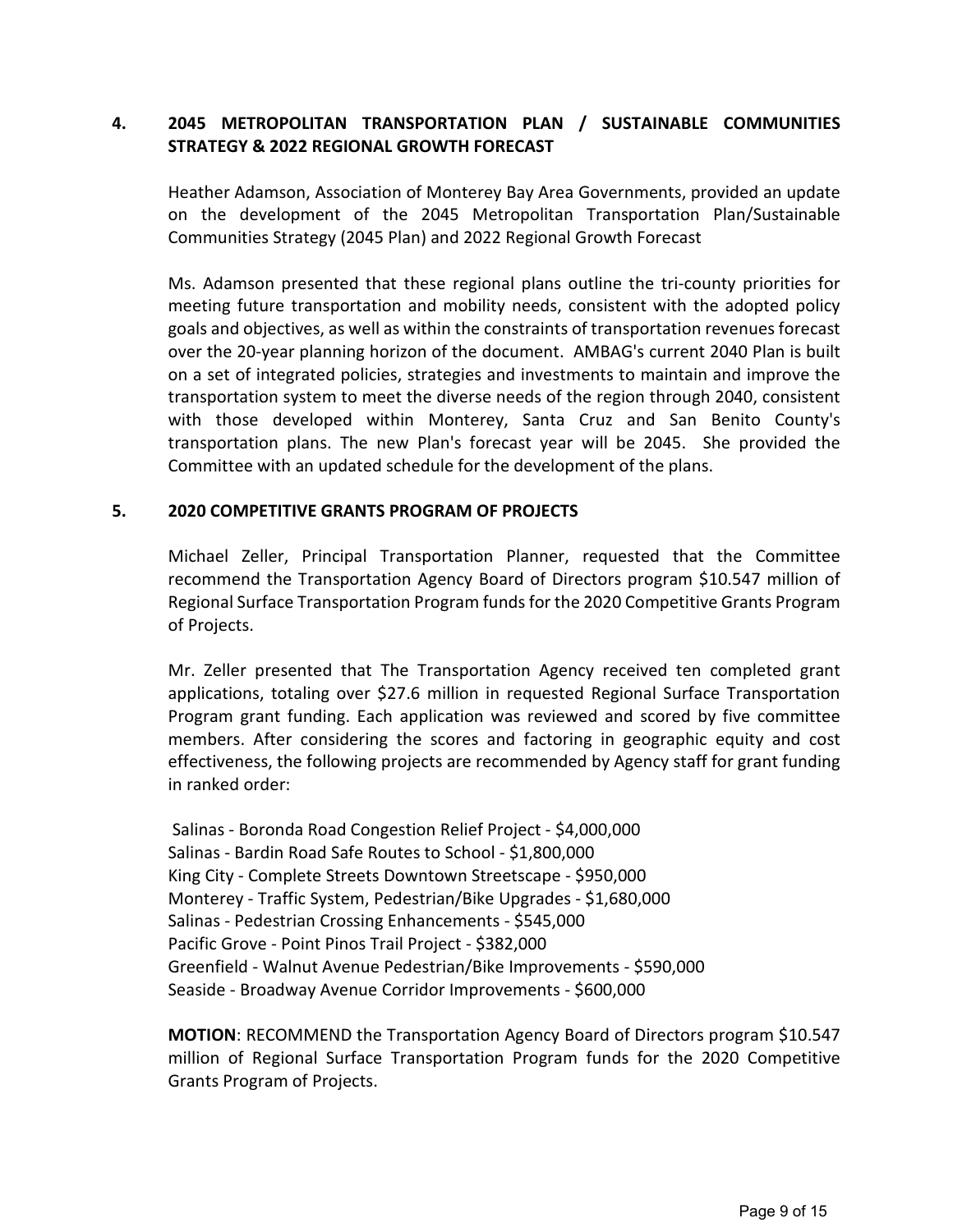## **M / S / C: Hurtado / Renny / unanimous**

| Ayes:    | Dobbins, Easterling, Gho, Gomez, Harary, Hurtado, McMinn, Ottmar, |
|----------|-------------------------------------------------------------------|
|          | Pick, Pike, Renny                                                 |
| No:      | None                                                              |
| Abstain: | None                                                              |

## **6. PRESENTATION ON MONTEREY SALINAS TRANSIT UPDATE TO "DESIGNING FOR TRANSIT" GUIDELINES**

Michelle Overmeyer, Monterey-Salinas Transit, and Jeremiah LaRose, Fehr & Peers, presented on Monterey-Salinas Transit's update of the "Designing for Transit" Guidelines.

They presented that Monterey-Salinas Transit is in the process of updating its "Designing for Transit" guidance to reflect the latest standards and best practices. The original guidance was published in 2006, and since that time, a number of national best practice resources on transit stop and street design have been published or updated. Additionally, updates have been made to the Americans with Disabilities Act (ADA) of 1990 and to the application of the ADA to transit facilities.

Fehr & Peers has been hired to review MST's outdated guidelines, review industry material, and update MST's Designing for Transit. They have been tasked to focus on those elements that best suit the varied character of MST's urban and rural communities. The intent of this effort is to provide a "user guide" to help agencies in the evaluation and decision-making process for adding or updating transit infrastructure. The guidance updates technical design references for buses and stops, stop dimensions and roadway considerations for bus maneuverability, and off-street facility or Bus Rapid Transit (BRT) applications. The updated guidance also includes high-level discussion of signal operations, bus-bike interface, and pedestrian access in reference to other best practices documents.

They requested that the Committee review and submit comments by Thursday August 13, 2020.

Todd Muck, Deputy Director, asked how certain treatments like bulbouts and roundabouts are addressed in the guidelines. Mr. LaRose responded that they would review the draft guidelines and update to incorporate this information where appropriate.

Andrew Easterling, City of Salinas, asked how raised crosswalks, speed tables, and other traffic calming features are addressed. Mr. LaRose responded that they would review the draft guidelines and update to incorporate this information where appropriate.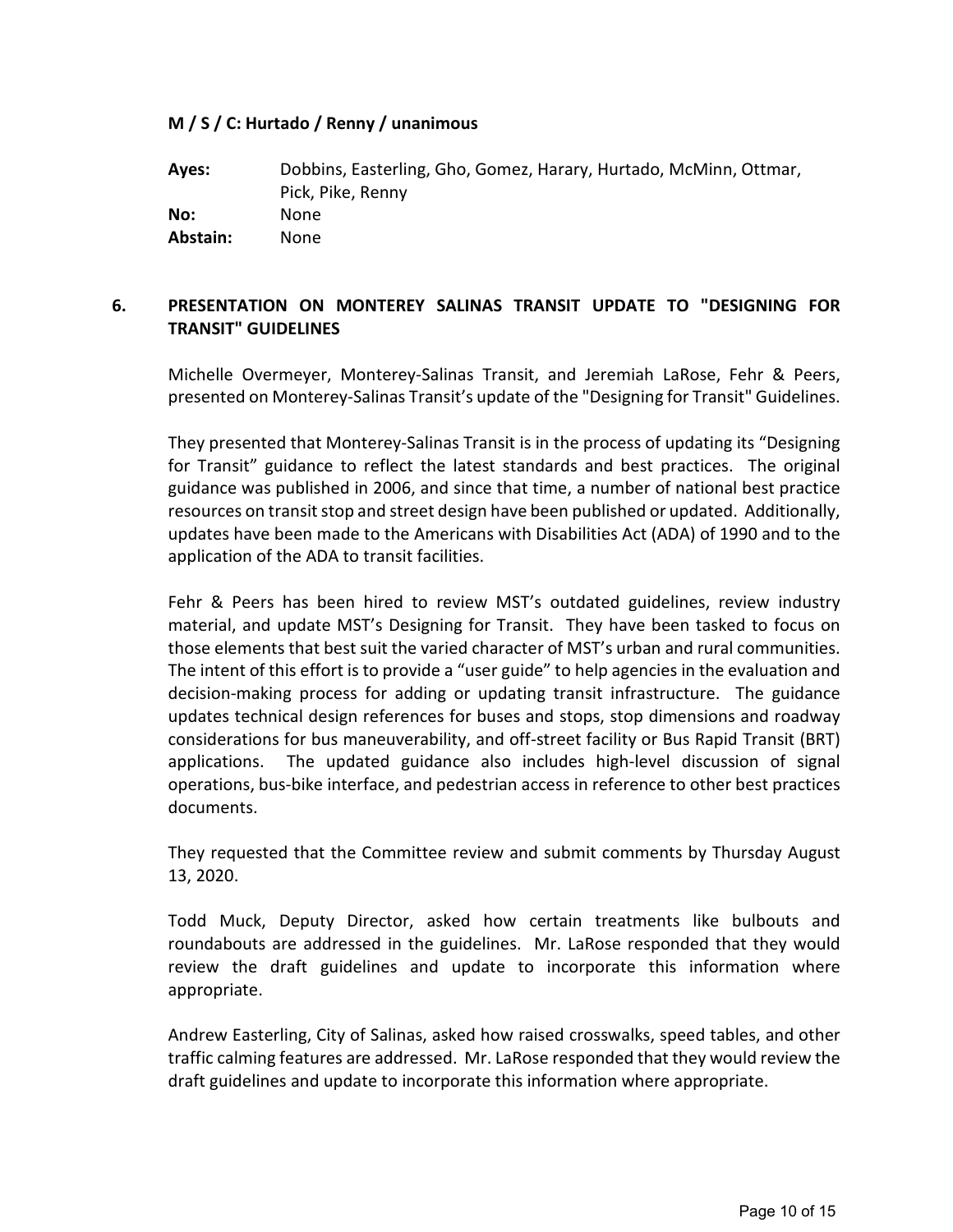Robert Harary, City of Carmel, asked if Monterey-Salinas Transit has plans to upgrade bus stops? Michelle Overmeyer, Monterey-Salinas Transit, responded that in most cases, MST does not own the land where bus stops are located and will need to work with the local jurisdictions.

## **7. ANNOUNCEMENTS**

Orchid Monroy-Ochoa, Caltrans District 5, announced that Caltrans has a new Senate Bill 743 informational website.

Scott Ottmar, City of Seaside, introduced Nisha Patel, the city's new Public Works Director.

## **8. ADJOURN**

The meeting was adjourned at 10:21 am.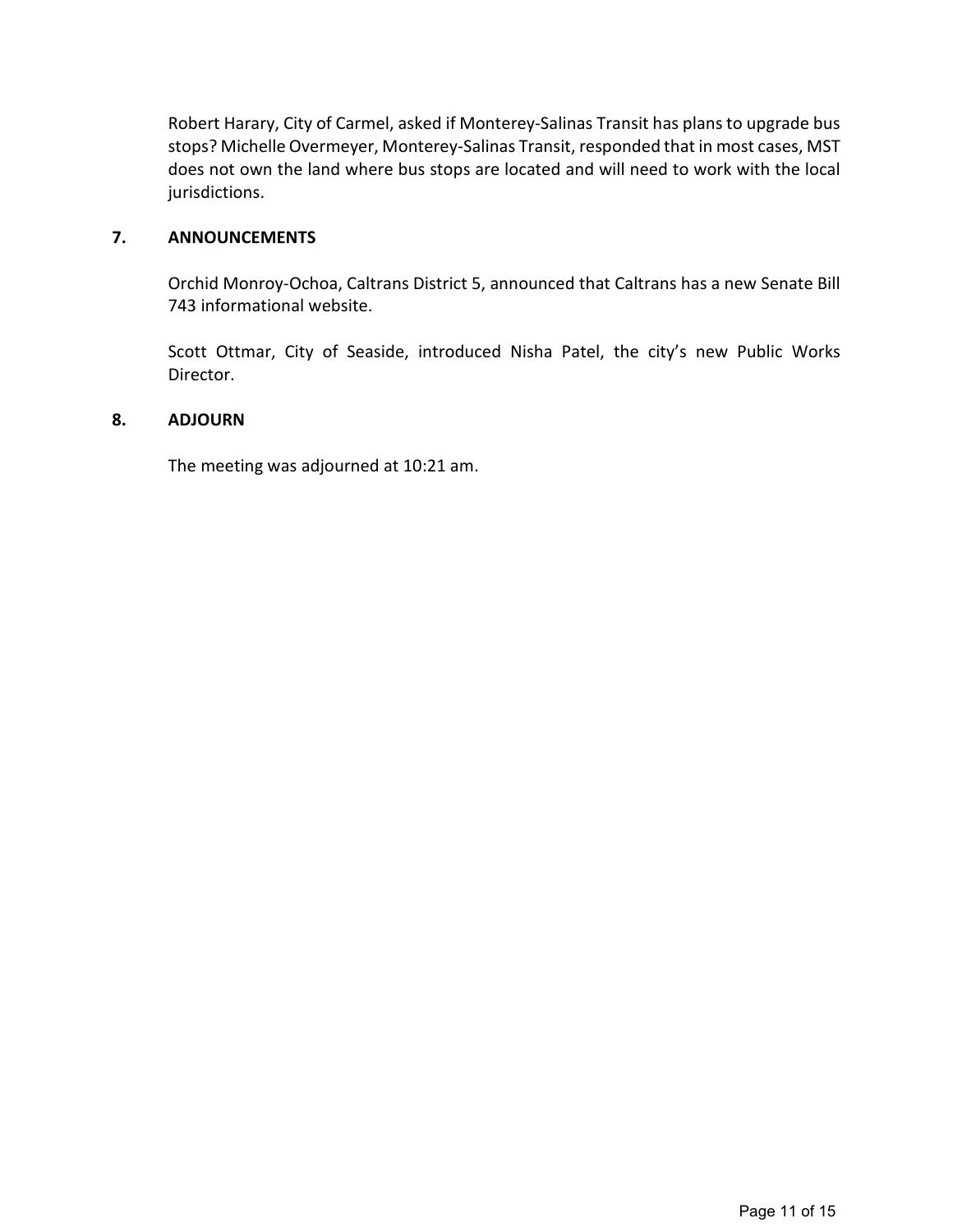

#### TRANSPORTATION AGENCY FOR MONTEREY COUNTY

# *Memorandum*

| Subject:             | <b>Vision Zero Implementation</b>        |
|----------------------|------------------------------------------|
| <b>Meeting Date:</b> | September 3, 2020                        |
| From:                | Madilyn Jacobsen, Transportation Planner |
| To:                  | <b>Technical Advisory Committee</b>      |

## **RECOMMENDED ACTION:**

RECEIVE presentation from the Cities of Salinas and Monterey on Vision Zero implementation.

#### **SUMMARY:**

Vision Zero is a strategy to eliminate all traffic fatalities and severe injuries, while increasing safe, healthy, equitable mobility for all. The City of Salinas and City of Monterey are in different stages of implementation of their Vision Zero policies and are soliciting input towards implementation.

#### **FINANCIAL IMPACT:**

No financial impact of item on TAMC budget. Adoption of a Vision Zero Policy and Action Plan can enhance a city's eligibility to qualify for funding for improvements identified in a Vision Zero Action Plan.

#### **DISCUSSION:**

"Vision Zero" is a strategy to eliminate all traffic fatalities and severe injuries, while increasing safe, healthy, equitable mobility for all. It is a movement that began in Sweden and spread to American Cities after seeing success across Europe. Vision Zero acknowledges that collisions -- often referred to as "accidents" -- are preventable if cities take a proactive approach that prioritizes traffic safety as a public health issue. Vision Zero acknowledges that many factors contribute to safe mobility including roadway design, driver behavior, technology and policy. Vision Zero sets clear goals to achieve the shared goal of zero fatalities and severe injuries. Cities within Monterey County that have adopted a Vision Zero Policy include Salinas and Monterey. Nearby cities including Watsonville and San Jose have also adopted a Vision Zero Policy.

TAMC has been working with the Stanford Cartography Society to develop an interactive web-map to showcase collision data to the general public, and recently adopted a policy as part of the 2022 Regional Transportation Plan reflective of Vision Zero. Updates from the City of Salinas and the City of Monterey are as follows:

#### **Update from City of Salinas**

The City of Salinas is in the process of developing their Vision Zero Action Plan, which will clearly lay out steps, timelines and priorities for the implementation of their Vision Zero Policy. The Vision Zero Action Plan will also identify "countermeasures," which are strategies geared at eliminating the causes of fatal and severe injury collisions. Salinas City Staff has compiled 10 years of collision data and created maps to illustrate spatial patterns and identify the City of Salinas' High Injury Network (see **web attachments**). The High Injury Network was developed with data from the Transportation Injury Mapping System (TIMS), StateWide Integrated Traffic Records System (SWITRS) and local police records between the years 2009 through 2018. The High Injury Network identifies corridors and intersections with the highest concentration of fatal and serious injuries across the city, representing 24% of the city's roadway streets network. See web attachments for full details of highest collision intersections and corridors. Note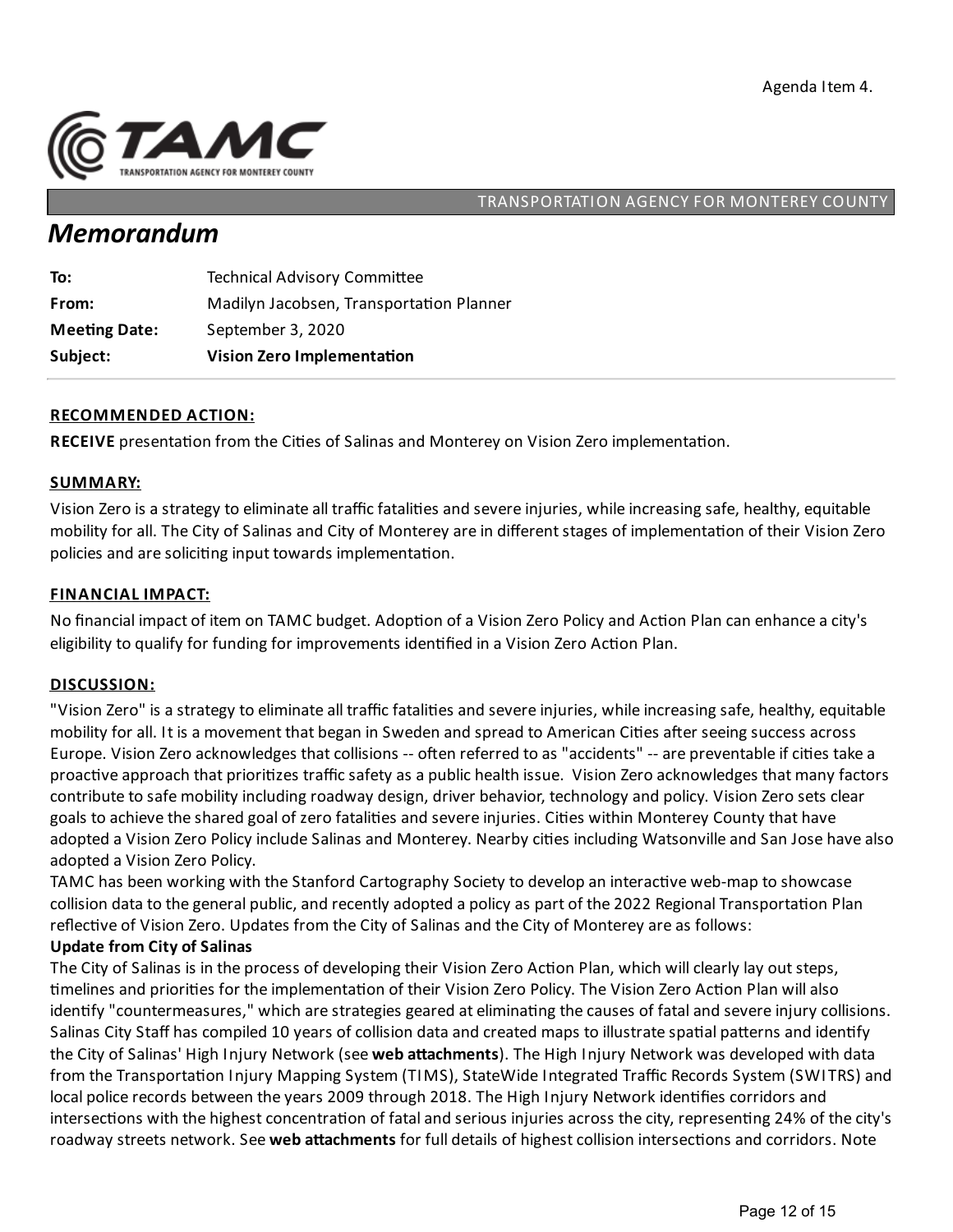that KSI indicates "killed and severely injured".

City of Salinas staff is requesting the Committee's input on the included maps and comments and/or recommended countermeasures for inclusion in the Vision Zero Action Plan.

## **Update from City of Monterey**

In 2016, the City of Monterey was awarded agrant from the California Office of Traffic Safety to develop a Vision Zero Action Plan. City staff compiled 5 years of collision data and created maps to identify the roads with the highest concentration of fatal and severe injuries. The City also created a collision types matrix that identifies the contributing collision factor, the typical causes, and the principal strategy and supporting strategies to address each collision type. The Monterey City Council passed a resolution endorsing Vision Zero in July 2017 and a Vision Zero Task Force was set up to engage all city departments in drafting a Vision Zero Action Plan. The final Vision Zero Action Plan was adopted by the Monterey City Council on November 7, 2017. The plan identified strategies for engagement, enforcement, engineering, education, and evaluation.

The City of Monterey remains committed to Vision Zero, since adopting the Vision Zero Action Plan in 2017. As part of the current effort to update the city's Multi-modal Plan, Vision Zero as well as several other City Transportation efforts have been integrated into the City's Circulation Element and Multi-modal Plan. This move integrates Vision Zero into the City's primary policy and implementation document regarding transportation in the City of Monterey. This integrated approach complements the multidisciplinary, multi-pronged approach to work towards Vision Zero.

## **Funding Opportunity- Highway Safety Improvement Program**

The Highway Safety Improvement Program (HSIP) is a competitive federal grant aimed at reducing traffic fatalities and serious injuries on public roads, trails and paths. Cities and counties are eligible to apply to fund the following project phases:

- Preliminary engineering (NEPA clearance required)
- Right-of-Way (must be less than 10% of Construction)
- $\bullet$  Construction

The maximum request for Highway Safety Improvement Program funds is \$10 Million and the minimum request is \$100,000. Applicants must identify specific safety problems and their countermeasures and projects must have a Benefit Cost Ratio of at least 3.5 to be eligible for funding. Typically the maximum reimbursement for HSIP is 90%, although countermeasures have different maximum federal reimbursement ratios.

The Highway Safety Improvement Program Cycle 10 applications are due October 19, 2020. For more information to apply visit: https://dot.ca.gov/programs/local-assistance/fed-and-state-programs/highway-safety-improvementprogram/apply-now

Future cycles of the HSIP program will require jurisdictions to have a defined High Injury Network.

## **WEB ATTACHMENTS:**

City of Salinas - Highest Collision Intersections City of Salinas - Highest Collision [Corridors](https://tamcmonterey.sharepoint.com/:b:/g/EbLToR0ABQhOi9kXRHTDSS8Bu10jczidKQVZpAfB24q9kA?e=9PEXDN)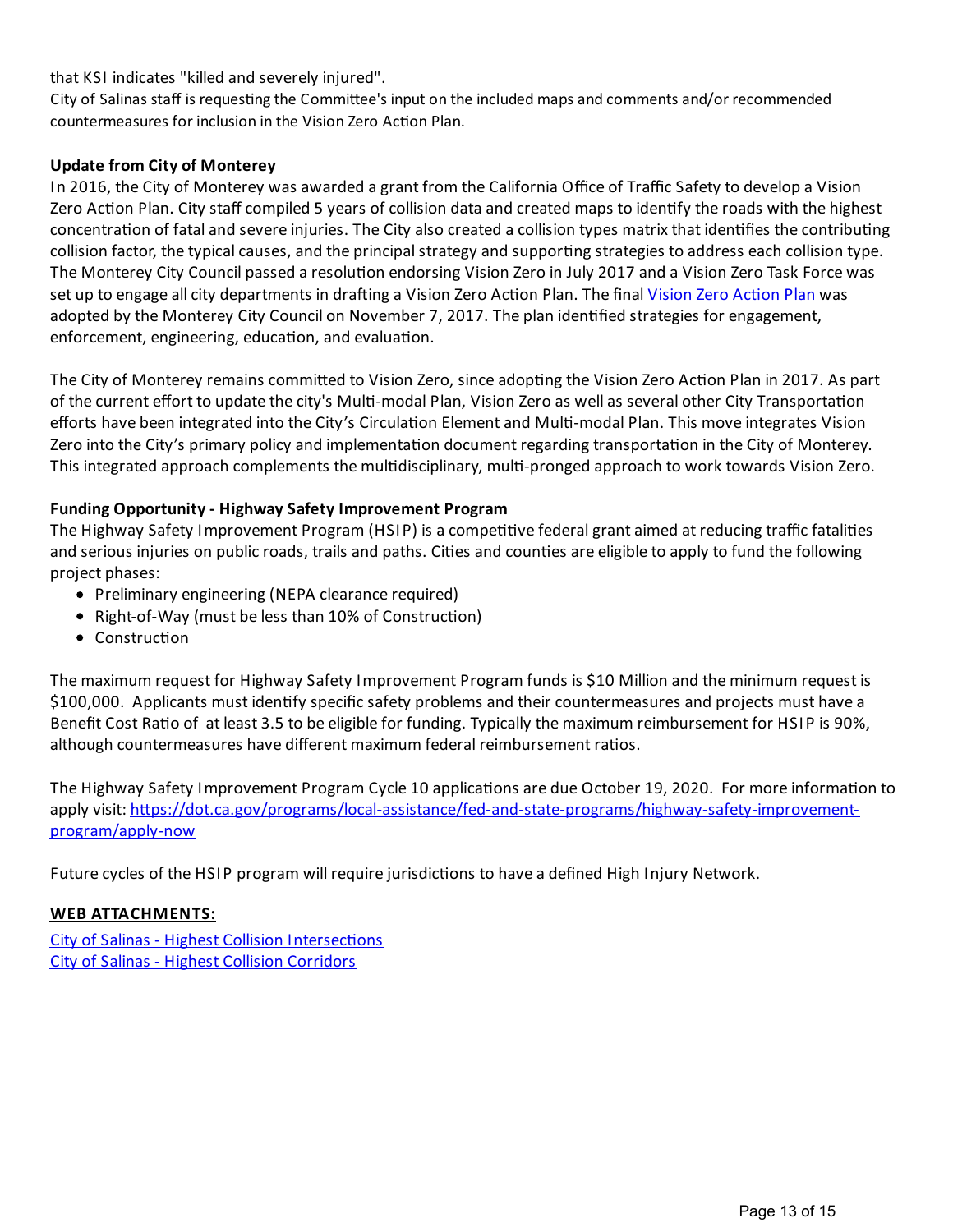

## TRANSPORTATION AGENCY FOR MONTEREY COUNTY

# *Memorandum*

| To:                  | <b>Technical Advisory Committee</b>                          |
|----------------------|--------------------------------------------------------------|
| From:                | Michael Zeller, Principal Transportation Planner             |
| <b>Meeting Date:</b> | September 3, 2020                                            |
| Subject:             | <b>Regional Development Impact Fee &amp; Senate Bill 743</b> |

## **RECOMMENDED ACTION:**

RECEIVE presentation on the Regional Development Impact Fee program and consistency with Senate Bill 743.

#### **SUMMARY:**

With its most recent update in 2018, the Regional Development Impact Fee program funds multimodal transportation improvements that support the region's Sustainable Communities Strategy and maintains consistency with Senate Bill 743's vehicle miles travelled and greenhouse gas emissions reduction goals.

## **FINANCIAL IMPACT:**

The amount of fees generated is directly related to the level of development in the region. Based on planned build out over next 20 years, the Regional Development Impact Fee program is projected to generate \$103.2 million; however, over the last 12 years, the regional fee program has collected only about \$8.3 million. The funds have been allocated to a tiered program of projects, plus one-percent to reimburse the Transportation Agency's for its regional fee program administrative expenses.

#### **DISCUSSION:**

The Regional Development Impact Fee program, as adopted by the Transportation Agency Board of Directors and each of the jurisdictions, went into effect in August 2008. Prior to the adoption of the regional fee program, development proposals were evaluated on a case-by-case basis for cumulative impacts to the regional transportation network as part of the California Environmental Quality Act (CEQA) review. This process resulted in, at times, lengthy negotiations with developers, and assessments were not consistently applied throughout the County. The purpose of establishing a county-wide Regional Fee program was to streamline the environmental review of new development, and establish a consistent methodology to assess in-lieu fees as a CEQA mitigation for new trips on the regional transportation system. Caltrans considers payment of the regional development impact fee as mitigation for cumulative impacts on the State highway system.

In 2013 and 2018, the nexus study for the regional fee program was updated, per the state's Mitigation Fee Act. The next such update will occur in 2023. The 2018 update, approved by the Transportation Agency Board in September 2018, was based upon aset of regionally-significant projects iden'fied and environmentally reviewed in the 2018 Monterey County Regional Transportation Plan and its accompanying CEQA Findings. The regionally-significant projects in the Regional Transportation Plan will be incorporated into the next analysis conducted as part of the Metropolitan Transportation Plan / Sustainable Communities Strategy. The Sustainable Communities Strategy demonstrates the land use and transportation measures used to meet the region's greenhouse gas emission reduction